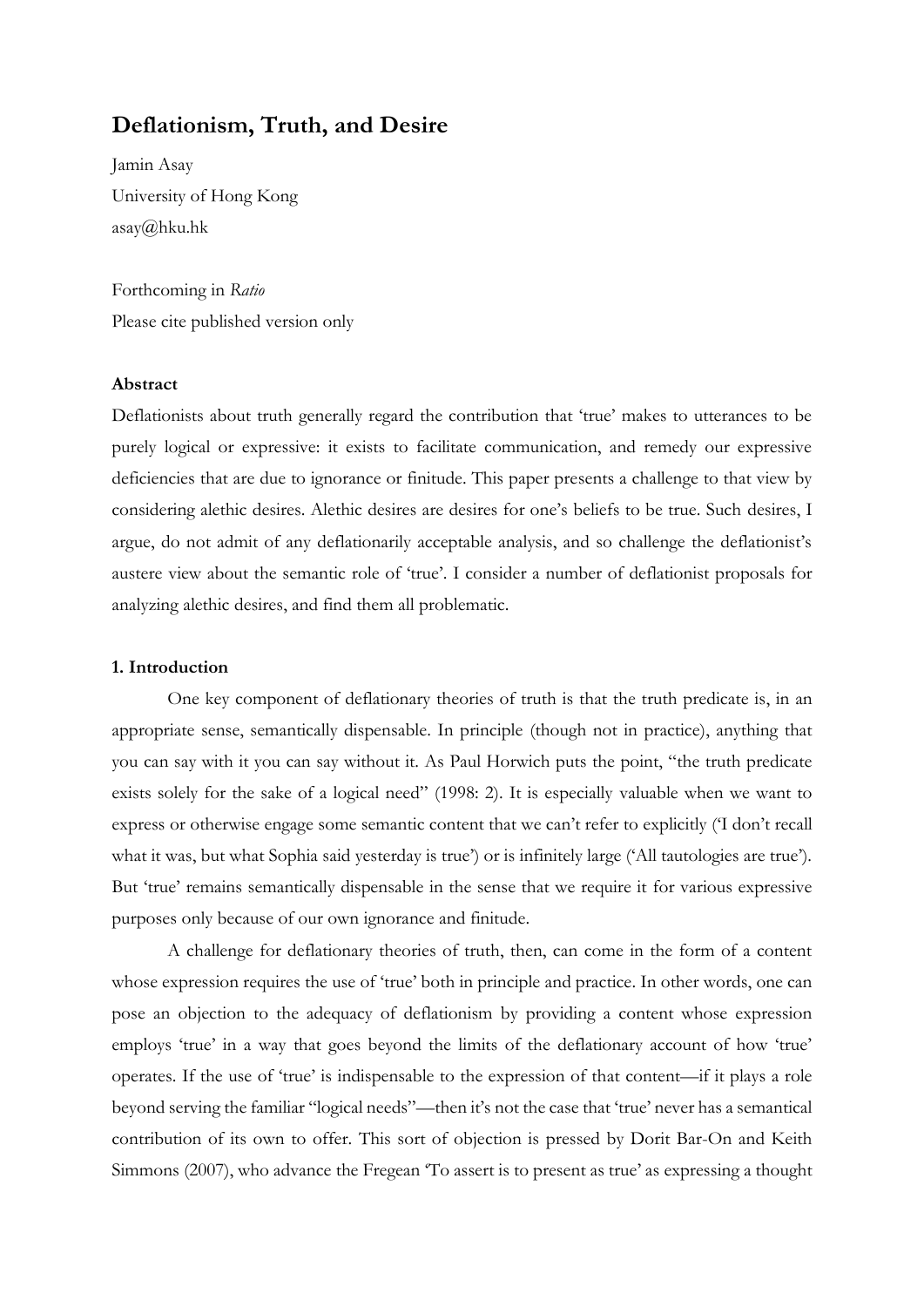that evades deflationary analysis.<sup>1</sup> I offer here a different sort of case, one by way of reflection on the interconnections between truth, desire, and belief.

Here is an example that deflationists can handle smoothly. Whatever else it is, knowledge is of the truth. Someone knows something only on the condition that it is true. Hence:

For all subjects S and propositions *φ*, S knows *φ* only if *φ* is true.

Knowledge and truth are connected, but not in a way that spells trouble for deflationism. For the deflationist can provide an equivalent analysis that reveals how 'true' here is semantically dispensable:

For all subjects S and propositions *φ*, S knows *φ* only if *φ* is <Snow is white> and snow is white, or  $\varphi$  is <Grass is green> and grass is green, or...<sup>2</sup>

The analysis here is infinite, but shows how 'true' appears in the original formulation in order to serve the logical need of generalizing over infinitely many instances. To make the transformation, all the deflationist needs to appeal to is the equivalence between  $\langle p \rangle$  and  $\langle \langle p \rangle$  is true), which is the foundation of their theories.<sup>3</sup>

### **2. Alethic desires**

But now consider the following case. Phil and Sophia are historians discussing the 2008 earthquake in Sichuan province. Sophia has extensively studied the earthquake and its effects, and Phil is inquiring into how many people died as a result. Sophia tells Phil that tens of thousands of people died, and Phil makes a note of it for his own research. Later, Sophia reflects on how important it is to her that she got the facts right; Phil's research on the cultural impacts of natural disasters in East Asia is important, and she would be upset if she had inadvertently misled him. Sophia sincerely believes that tens of thousands of people died because of the quake, and desires that her belief is true, that she has formed the right opinion about the matter. If her belief weren't

<sup>&</sup>lt;sup>1</sup> See also Simmons 2006.

<sup>2</sup> Following standard convention, '<*p*>' abbreviates 'the proposition that *p*'.

<sup>&</sup>lt;sup>3</sup> Of course, one may doubt whether these analyses are adequate (e.g., Gupta 1993 and David 1994). Künne, whose deflationary account I consider below, is one such doubter, and would offer a finite formulation that avoids 'true' by employing sentential quantification (2003). My point in this paper is that even if these infinite analyses are correct, there are other cases that deflationists cannot handle adequately.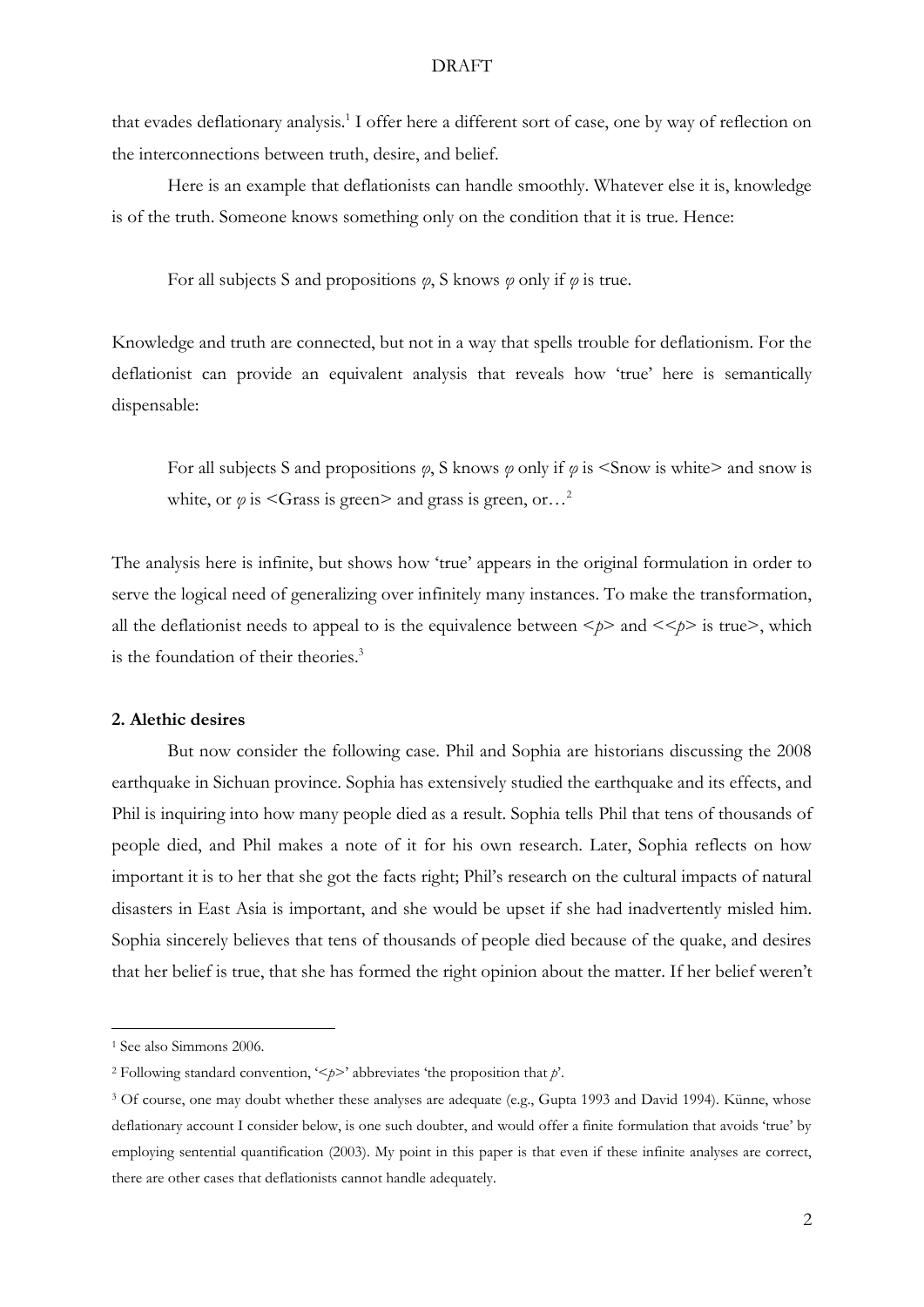true, if she had made a mistake in her own research, then Sophia would be upset. A paragon of epistemic virtue, Sophia desires to get things right, and had she gotten things wrong that desire would have been frustrated.

Sophia desires that her belief, the one that then led to a similar belief in Phil, is true. This is an example of what I call an *alethic desire*, a desire that is directed toward the truth of our beliefs. If Sophia's belief turns out to be false, then she has made a mistake, and presumably caused more mistakes in Phil's subsequent research. As I just did, we can straightforwardly express the content of Sophia's desire as follows:

(1) Sophia's belief that tens of thousands of people died because of the 2008 Sichuan earthquake is true.

The content of her desire is a simple predication of truth to a particular truth-bearer, notably a truth-bearer whose content is known and explicitly presented.<sup>4</sup> She has a particular belief, and her desire is that *that belief* be true. The task of the deflationist is to give an exhaustive account of the role that 'true' plays here by relying solely on the equivalence between  $\langle p \rangle$  and  $\langle \langle p \rangle$  is true). It doesn't at first seem to be difficult. The example doesn't employ any universal generalization regarding truth, or a non-predicative use of 'true', as in the other examples I've mentioned. It should, therefore, be an easy and even paradigmatic case for deflationists. I pose my challenge by considering the approaches offered by three representative deflationary theories: a Quinean brand of disquotationalism, Horwich's minimalism, and Künne's modest deflationism.

### **3. Deflationist analyses**

First consider a strong form of deflationism that maintains that assertions that truthbearers are true are tantamount to assertions of the contents of those truth-bearers. Such uses of truth are what Hartry Field (1994) calls "purely disquotational", such that expressions of the form " $p'$  is true' and ' $p'$  are cognitively equivalent.<sup>5</sup> As Quine puts the view, "By calling the sentence"

<sup>4</sup> I presume, following Schroeder 2004, that desires have propositional content. I also presume this to be a fairly orthodox view, though it is not universal. (Wrenn 2010, for instance, construes the contents of desires as sets of preferences.). If desires have *double* propositional content, as per McDaniel and Bradley 2008, then the content in question here is what they call the *object* proposition of the desire.

<sup>5</sup> Disquotationalists tend to reject propositions in favor of sentences, so the equivalence here is stated in terms of the latter.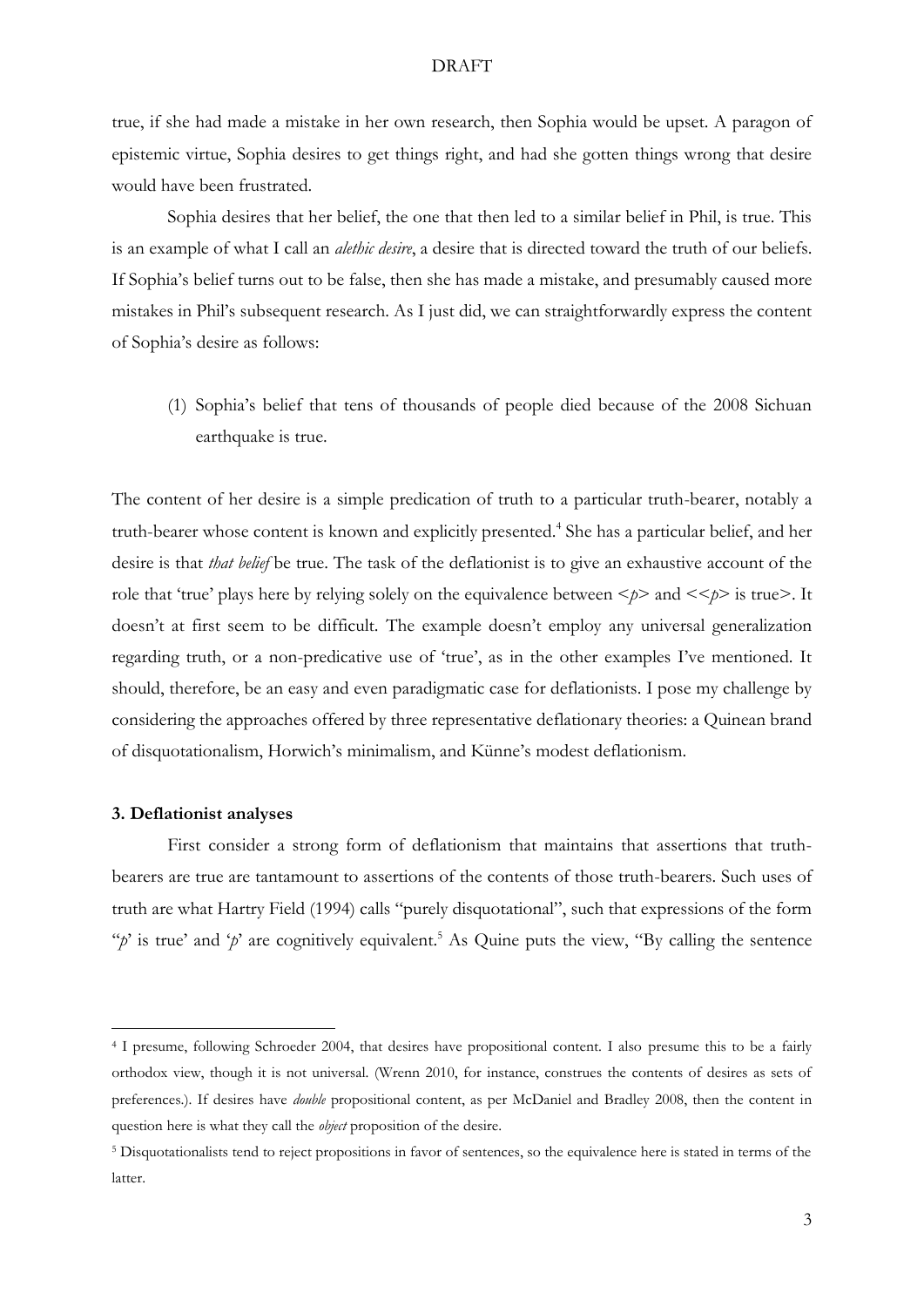['Snow is white'] true, we call snow white" (1970: 12). Following this model (applied now to beliefs instead of sentences), the content of Sophia's desire is expressed by:

(2) Tens of thousands of people died because of the 2008 Sichuan earthquake.

This analysis "descends" from (1)'s predication of truth to a truth-bearer to the content of that truth-bearer by relying solely on the cognitive equivalence between '*p*' and 'S's belief that *p* is true'. In so doing, it aims to demonstrate that the use of 'true' in (1), my initial straightforward formulation of Sophia's desire, is completely dispensable.

This analysis, however, might be unacceptable, even by the disquotationalist's lights (e.g., Field 1994: 250). The content of Sophia's desire, as is explicit in (1), entails that she has the belief in question, whereas the pure disquotational analysis leaves this out. So a more conservative (but still 'true'-free) analysis would be:

(3) Sophia believes that tens of thousands of people died because of the 2008 Sichuan earthquake, and tens of thousands of people died because of the 2008 Sichuan earthquake.

As Field puts the point, (2) is cognitively equivalent to (1) relative to the existence of Sophia's belief. And "To say that A is cognitively equivalent to B relative to C means that the conjunction of A and C is cognitively equivalent to the conjunction of B and C; so that as long as C is presupposed we can treat A and B as equivalent" (Field 1994: 250). Regardless of which specific proposal is ultimately adopted, for the disquotationalist contents expressed by way of 'true' are always—and by way of the truth schema alone—cognitively equivalent to some content expressible without it.

Next consider how Horwich's minimalism would approach the desire. Unlike the pure disquotationalist, the minimalist doesn't regard  $\langle p \rangle$  and  $\langle \langle p \rangle$  is true as either identical or cognitively equivalent contents. (This enables the minimalist to maintain the possibility of believing what someone says is true, even though one doesn't know or understand what was said.) They differ exactly where they appear to differ: one involves truth, and the other doesn't. But, the minimalist is quick to add, the additional meaning provided by adding 'true' is constituted simply by our disposition to accept the equivalences between  $\langle p \rangle$  and  $\langle \langle p \rangle$  is true  $\rangle$  (Horwich 1998: 128). As for beliefs in particular, Horwich maintains that we who possess the concept of truth all accept the instances of the schema  $\tau$ The belief that *p* is true if and only if *p*', and then claims that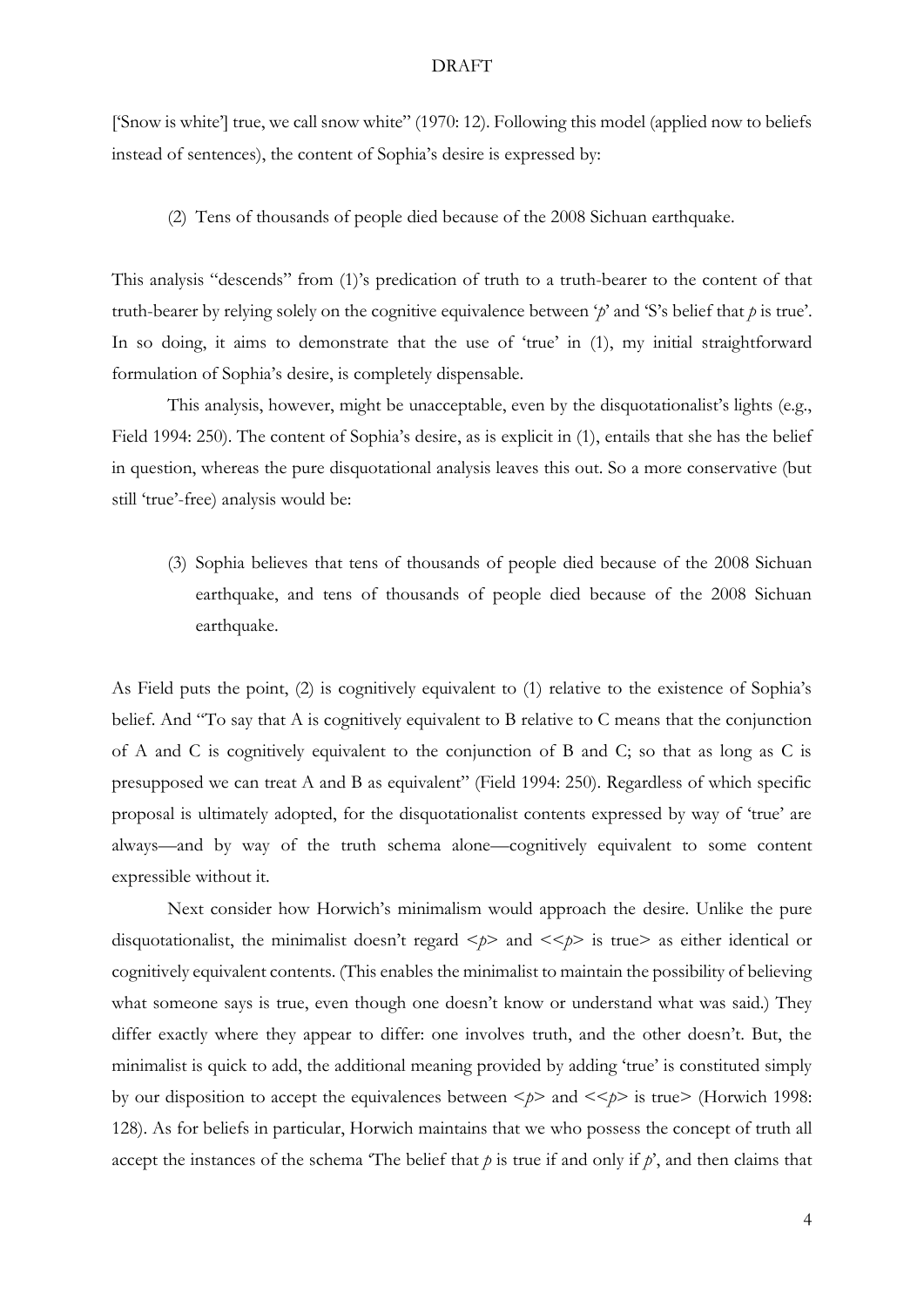"since our commitment to these schemata accounts for *everything we do with the truth predicate*, we can suppose that they implicitly define it. Our brute acceptance of their instances constitutes our grasp of the notion of truth" (1998: 121; emphasis added). The upshot is that the only difference setting aside again the issue of truth-bearers—between a desire (or belief or other propositional attitude) of content  $\leq$ S's belief that *p* is true> and of content  $\leq$ *p*> is that the former involves having a disposition to infer between the two contents: we understand the former's appeal to 'is true' exhaustively by way of our acceptance of the instances of the schema 'S's belief that *p* is true if and only if *p*'. Consequently, the minimalist would offer the same analysis of Sophia's desire as would the disquotationalist, with the caveat that the analysis doesn't "mean the same thing". The alethic desire shares its content with (2) or (3), and accompanies the disposition to infer between them and (1). So the analysis still provides the propositional component of Sophia's desire, especially given that the content of Sophia's desire is perfectly transparent: to understand the nature of a desire whose target is some truth-bearer's being true, we need rely on no more than what the truth-bearer says.

Finally, consider Künne's modest form of deflationism. Unlike Horwich, Künne believes that a general, non-infinitary definition of truth can be offered by means of sentential quantification:  $\forall x(x \text{ is true} \leftrightarrow \exists p(x = \langle p \rangle \& p))$  (2003: 337; notation adjusted). This says, in effect, that what it is for something to be true is for there to be a proposition identical to it where what that proposition says is the case. This gloss in English is suspiciously circular ('is the case' is a likely perfect synonym of 'is true'), which speaks to Künne's need to explain the double quantification involved here. The universal quantification is ordinary first-order objectual quantification. The existential quantifier, Künne argues, is also an objectual quantifier—a higher-order quantifier that ranges over propositions. Moreover, it is a *sentential* quantifier in that '*p*' is to be replaced by something that grammatically is a sentence, unlike the '*x*' which is bound by a *nominal* quantifier and is to be replaced by something that is grammatically a name. To apply Künne's account to Sophia's belief, we need to modify it to allow truth to attach to things that *express* propositions, not just things that are propositions. We can now analyze (1) as:

(4) There is a *p* such that Sophia's belief that tens of thousands of people died because of the 2008 Sichuan earthquake expresses  $\leq p$  and *p*.

There are many forms of deflationism, but I believe that these three adequately represent the genre. They are united in giving analyses of the truth ascription within Sophia's desire that purport to show that its role is, effectively, standing for the content of the belief that Sophia desires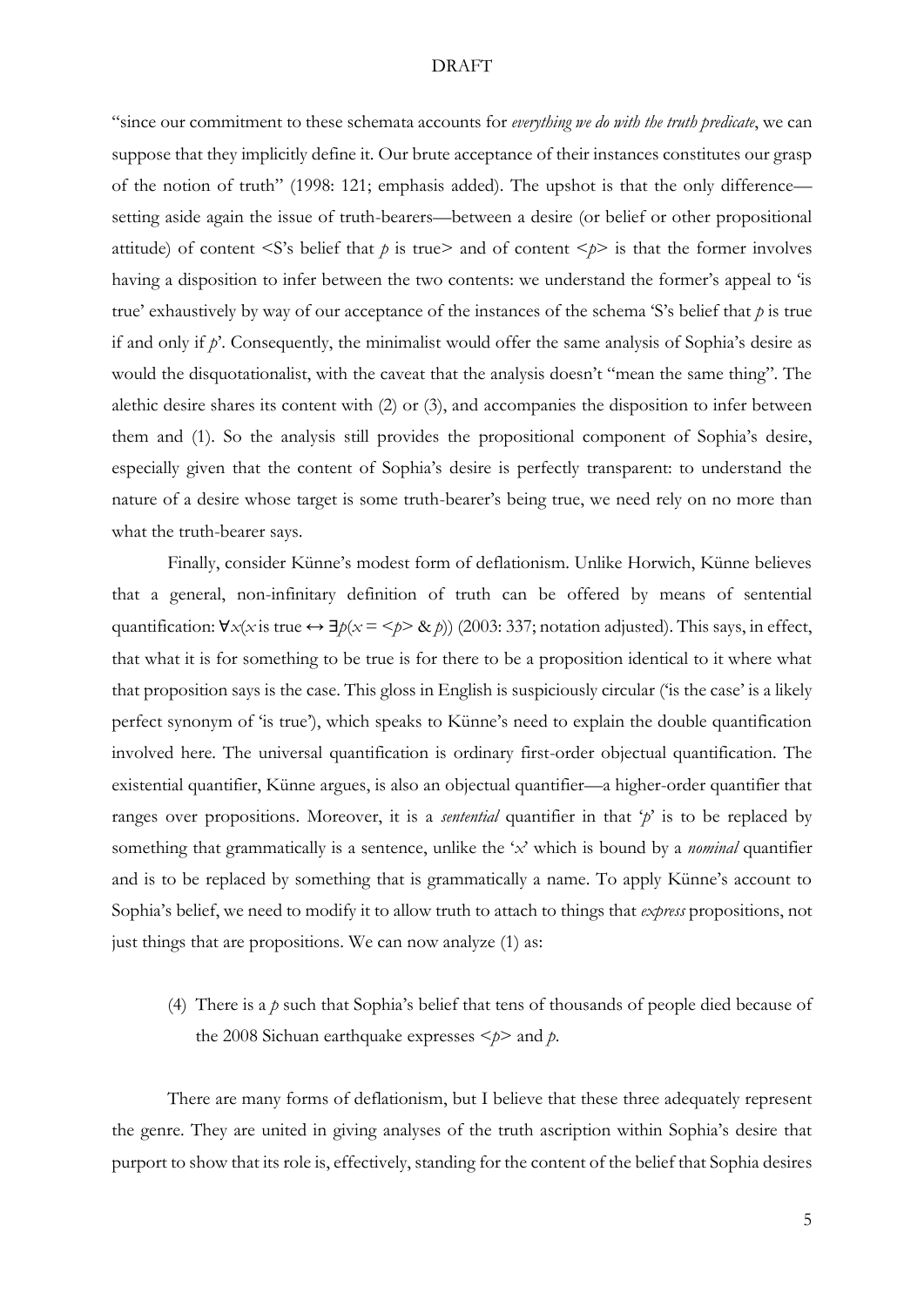to be true. In this way, they manifest the fundamental deflationist insight that the key to understanding the role of 'true', wherever it appears, is to look to the equivalences between  $\leq p$ and  $\langle \langle p \rangle$  is true and no further. As I shall now argue, these analyses fail to capture the content of Sophia's desire.

# **4. The objection**

Sophia desires that her belief is true. She is an earnest and respectable historian who takes her epistemic duties seriously. She hopes that the beliefs she forms as a result of her academic endeavors are true, and acts accordingly. It's disheartening for her when she learns she has made mistakes in the past, but this only strengthens her resolve to continue discovering the truth about her topics of specialization, and locate and correct any errors. But Sophia is no monster. She rightly believes that the earthquake was a terrible tragedy, and has tremendous empathy for all who suffered as a result. Sophia wishes that the earthquake had never happened. In other words, in no way does Sophia desire that tens of thousands of people died because of the 2008 Sichuan earthquake. What this case shows is that one can desire that one's belief that *p* is true without desiring that *p*.

The problem common to each of the deflationary accounts is that they all, in one way or another, replace the appeal to truth in the straightforward description of Sophia's desire with the content of her belief. We should expect exactly that result from a deflationary analysis, since deflationists maintain that 'true' typically operates as a placeholder for some other content; this function is precisely what establishes its expressive utility. But this transformation presents Sophia's morally and epistemically virtuous desire as a monstrous one. Hence, what Sophia's desire reveals is that since we can desire that our belief that *p* is true without also desiring that *p*, 'true' here is not playing a strictly deflationary role.

Let me be clear about exactly what is at issue. The problem is that Sophia's entirely virtuous alethic desire is easily identifiable using 'true', but the deflationary readings of 'true' all render Sophia's desire monstrous. So a perfectly ordinary desire—and, importantly, a desire identified in a perfectly ordinary manner—is made invisible by the deflationist, who can't distinguish between the alethic desire and the monstrous desire. The problem is not that Sophia's desires are inconsistent—they surely are, on anyone's account. Her alethic desire is satisfied only if the monstrous state of affairs that she does not desire obtains. But of course the reality of inconsistent desires is all-too-familiar to all of us. Nor am I interested in evaluating Sophia's rationality, or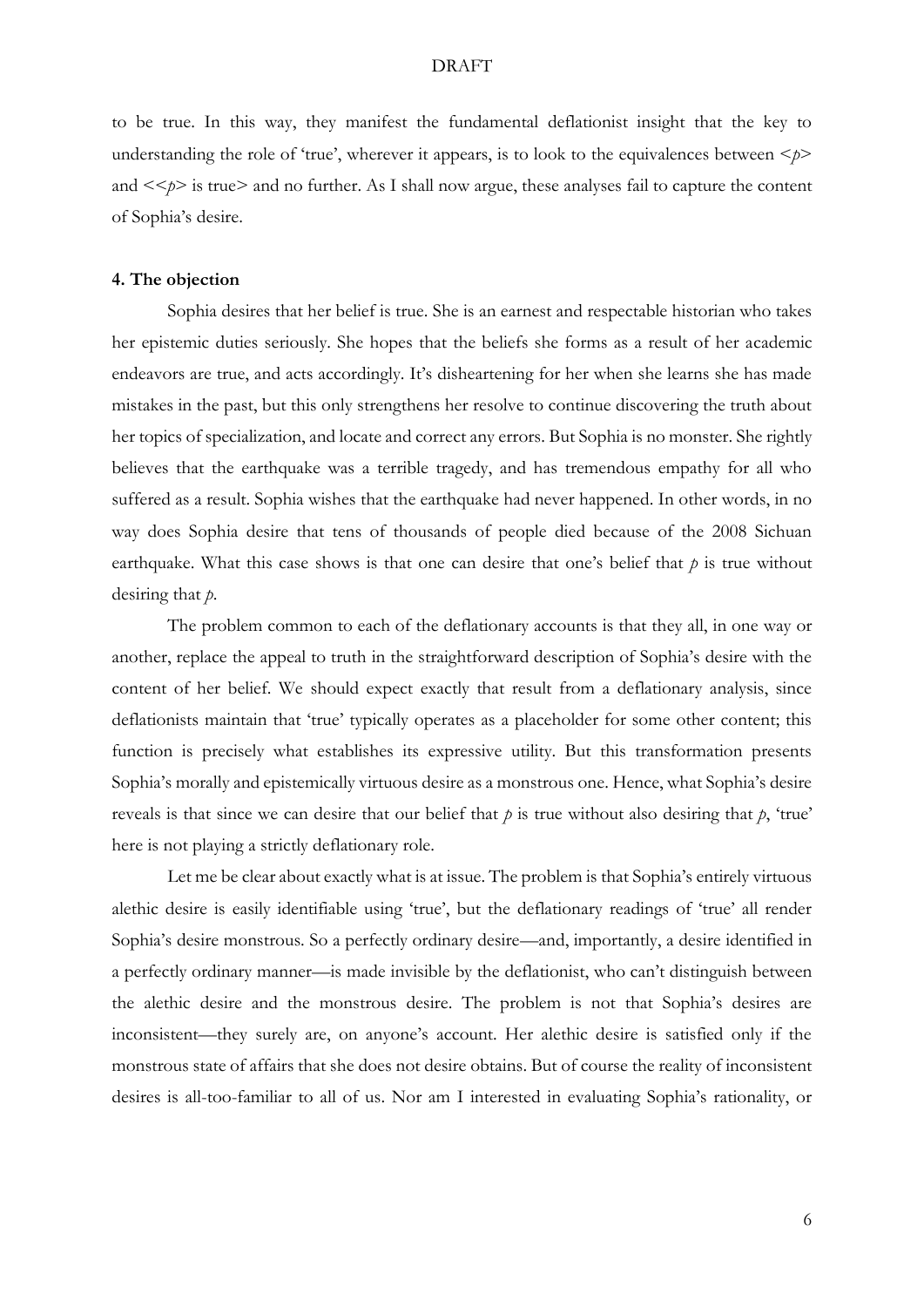giving a general account of alethic desires or what it is, in general, to be a "lover of truth".<sup>6</sup> My concern is that although Sophia herself, her mental states, and our default descriptions of them are all perfectly intelligible, deflationists nevertheless stumble when trying to understand them. I'll now develop the objection more thoroughly.

The objection as applied against (2) is straightforward, since it identifies Sophia's praiseworthy alethic desire with the monstrous desire for the actual result of the disaster. Sophia adamantly does not desire (2), and so (2) is no analysis of (1). Analysis (3) is no improvement, as it still involves the offending content. Note that (3) is a conjunction, where the problematic content is only one of the conjuncts. And one might contend that desiring a conjunction doesn't entail desiring the conjuncts (e.g., Piller 2009: 194).<sup>7</sup> Perhaps so; in general, desire isn't closed under logical entailment. If it were, Sophia herself would be impossible, since I claim that she desires that her belief that *p* is true but not that *p*. But desiring (3) is just as monstrous as desiring (2), and *neither* conjunct of (3) speaks to Sophia's desire. Sophia's concern is with her having fulfilled her epistemic duties, not the holding of some particular belief, let alone the content of that belief. This virtuous feature is apparent in (1), where the focus is on the belief itself, not its content. Someone who desires (3), by contrast, does not thereby manifest the epistemic virtue that accompanies Sophia's desire. The person who desires (3) desires for the world to be a certain terrible way, and for Sophia to believe that the world is that way. That person is not Sophia. It describes instead someone like Professor Nasty, who maliciously desires for natural disasters to lead to massive suffering, and who also desires that Sophia in particular (who perhaps bested him for some academic position in a past job search) be haunted by the reality of such tragedies.

Analysis (4) is somewhat different in form, being an existential statement, but the same basic point holds. To desire (4) is effectively to desire (3), given the actual proposition that contributes to making (4) true. But even if we consider (4) in its existential form where the relevant proposition is left unsaid, it's clear that it doesn't capture Sophia's alethic desire. (4) is a desire for a belief to be meaningful, and for the content of that belief to obtain. That is not what Sophia

<sup>6</sup> See Wrenn 2010 for discussion related to the former, and Sosa 2001, Piller 2009, and Zagzebski 2014 for accounts of the latter.

<sup>7</sup> I'm not convinced, though, by Piller's example of complementary goods. His claim appears to be that one can have, for example, a desire with content <I am in possession of a car and I am in possession of fuel> but without desiring <I am in possession of a car> or <I am in possession of fuel>. I presume the thought behind the purported counterexample is that it's possible that one who desired the conjunction could nevertheless have no desires fulfilled were one to come to believe only one of the conjuncts. But there are other ways of understanding such cases. Perhaps the desire in question is conditional, not conjunctive. Perhaps there are desires for the conjuncts, but they are far less psychologically salient than the main desire in question, that one be able to drive the car somewhere.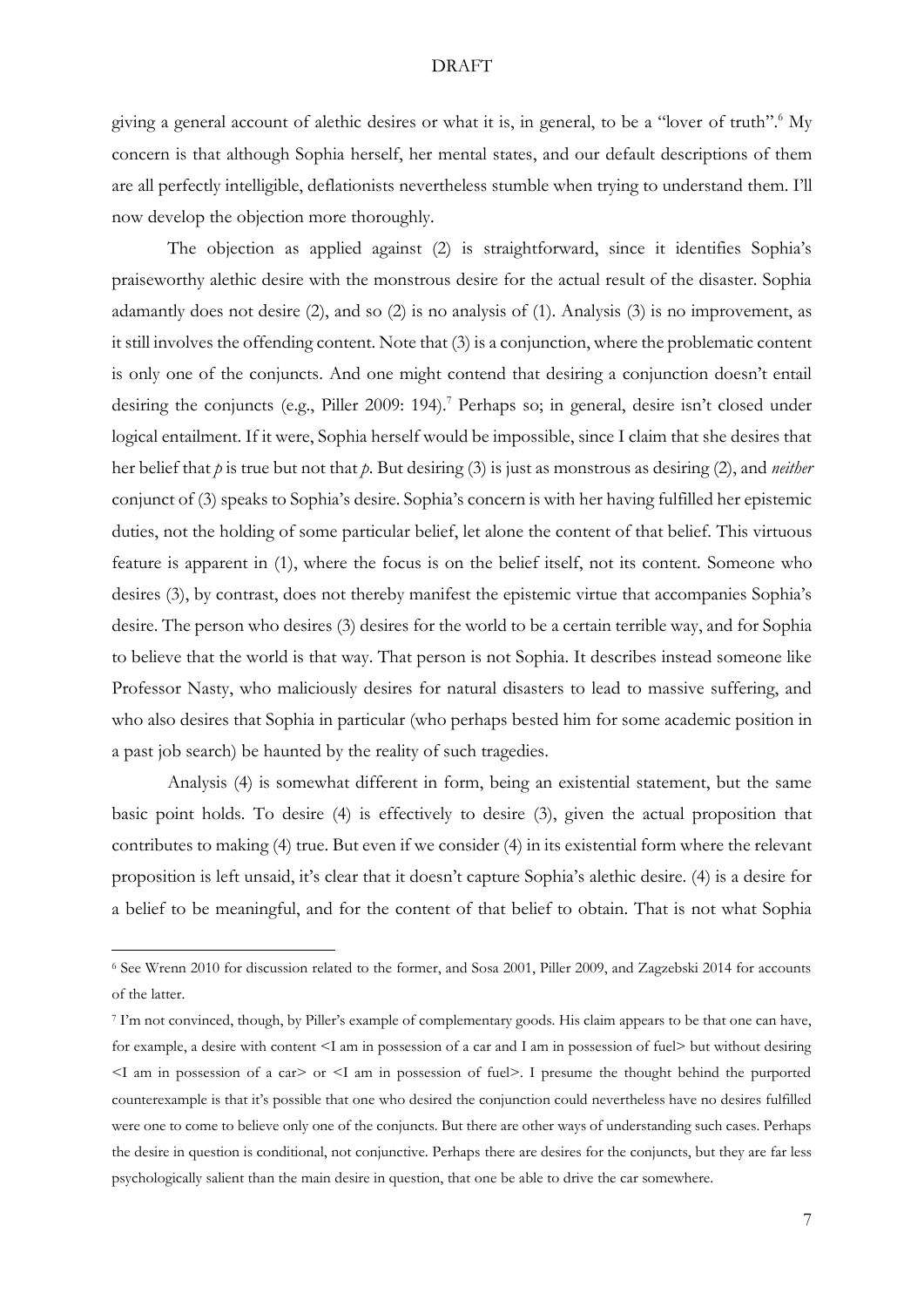desires, since her desire is directed at her epistemic duties *as such*. Once again, (4) is the sort of thing that is desired by someone like Professor Nasty.

If we don't attend to desire in particular here, we are likely to miss the failings of these analyses. After her conversation with Phil, Sophia might reflect on which beliefs she has. She believes that tens of thousands of people died in the quake, and believes that she has that belief. Analyses (2), (3), and (4) are indeed things she believes, so when focusing on *belief* we might very well think that they are at least candidate analyses of (1). But none of these analyses is the content of any *desire* of hers, so they are not good candidates after all.

I do not deny that we can express some "object-level" desires by way of semantic ascent. In a burst of melancholy, Sophia might exclaim "I wish my beliefs about this earthquake weren't true!" as a means of expressing her desire that the earthquake had never happened, or not produced so many casualties. In that case, she's not talking about her beliefs as such. And certainly the English language allows us to do that. My point is that it's not the *only* thing we might mean when we express the desire for our beliefs to be true (or not).<sup>8</sup> There are also the desires that I have identified by stressing Sophia's epistemic credentials, and her concern for her doxastic well-being. Hence, one might use 'true' to get at a "ground-level" content specifically, but one can *also* use it to do something more. That something more is what is never allowed by the deflationist. What Sophia demonstrates is that it is possible to have alethic desires of a form that are not "disquotationally transparent", that are about *the truth of the belief*, and not the particular content in question at all. Because we can use (1) to express such a content, we have in (1) a use of 'true' that goes beyond deflationist strictures. It is a case that reveals that not everything we do with the truth predicate is captured by the equivalence schemas. As a result, deflationists are left without an adequate analysis of 'S's belief that  $p$  is true'.<sup>9</sup>

### **5. Replies**

It might be objected that we shouldn't expect a content to be replaceable by its analysis within a desire context in a truth-preserving way. Even if '*p*' is analyzed by '*q*', it's not necessary that one desires that *p* if and only if one desires that *q*. One might desire to do the good, but not desire to maximize utility, even if doing the good is maximizing utility. There might, in other words,

<sup>8</sup> Similarly, in certain contexts one *might* accomplish the act of calling snow white by calling 'Snow is white' true, but that doesn't mean that, in general, it's impossible to talk about the truth-values of sentences.

<sup>9</sup> My argument is framed in terms of beliefs, but the objection persists regardless of which truth-bearers are employed. Sophia also desires that her statements and assertions are true, but not in the sense that she desires what they are about.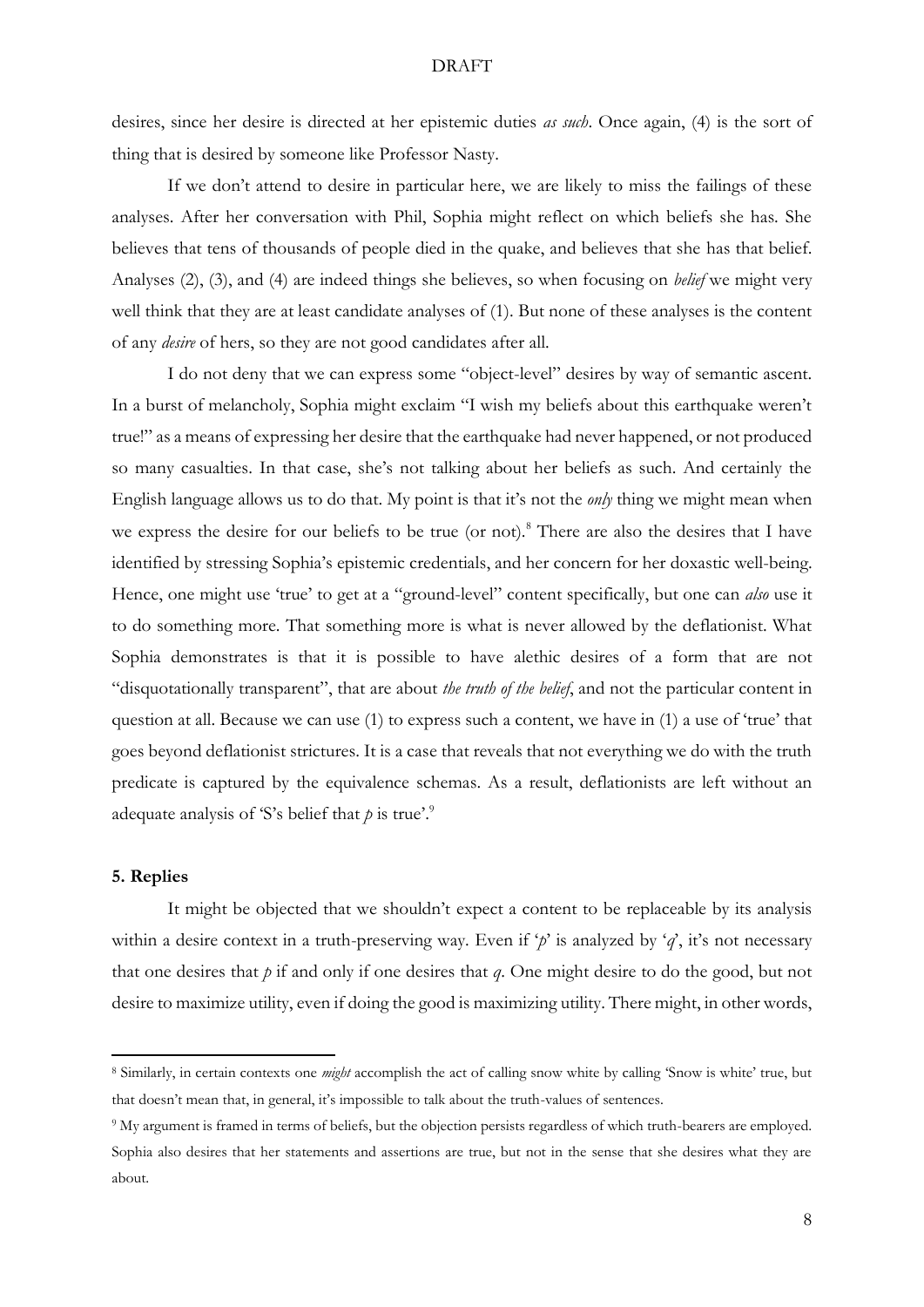be enough of a gulf between a statement and its analysis to establish that a desire in terms of the former does not mean having a desire in terms of the latter.

In response, first note that this reply is unavailable to pure disquotationalists, since they maintain that (1) is *cognitively equivalent* to either (2) or (3). The strength of the equivalence matters when evaluating this objection, and to say that '*p*' and '*q*' are cognitively equivalent is to say they are replaceable in *cognitive* contexts like belief and desire. There simply isn't enough room between analysans and analysandum here to ground a distinction between Sophia's praiseworthy desire expressed by (1) and the monstrous desires expressed by (2), (3), and (4); there isn't any room at all. Künne (2003: 335), for his part, explicitly endorses the cognitive equivalence between (1) and (3), so he cannot make this reply either.

The minimalist, by contrast, denies that (1) is cognitively equivalent to either (2) or (3). The 'true'-free analyses don't mean exactly the same thing as their truth-laden targets. But again, the difference between the two is, by design, minimal. The difference is that one involves the denominalizing disposition, and the other doesn't. That difference doesn't account for the vastly different characters between Sophia's desire and the monstrous one. Consider the kind of case that motivates the minimalist denial of cognitive equivalence. Suppose Phil asks Sophia to tell him something true that he doesn't currently believe, but in a language he doesn't understand. Sophia responds: "*Verde es me color preferido*". Phil now believes that what Sophia said is true, though he doesn't believe that her favorite color is green. In believing that what Sophia said is true, Phil doxastically aligns himself with what Sophia said: whatever it is that Sophia said, he is committed to it, too. Not knowing what that particular commitment is, Phil needs a truth-laden belief to enable the alignment. And once he learns what it is that Sophia said, he will be committed to that content. The difference between the truth-laden belief Phil has and the truth-free belief he may come to have is entirely accounted for by the equivalence between  $\langle p \rangle$  and  $\langle \text{Any assertion that} \rangle$ *p* is true>. The difference between Sophia's desire that her belief that *p* is true and a desire that *p* is far greater. In no way does the former commit her to the latter. The former is praiseworthy; the latter is damning. These facts are not accounted for by pointing to the relevant equivalence. The role that 'true' plays in (1) is not to invoke or somehow engage an unspecified content—Sophia, in fact, is fully aware of the content of the belief that she desires to be true—but instead to invoke an epistemic norm and responsibility.

Another objection might protest that the analyses of Sophia's desire that I have offered all substantially miss the mark. There is something *conditional* about Sophia's desire, something along the lines of: *given* that tens of thousands of people died in the earthquake, and *given* that she is forming a belief on the matter, Sophia desires that she believe that tens of thousands of people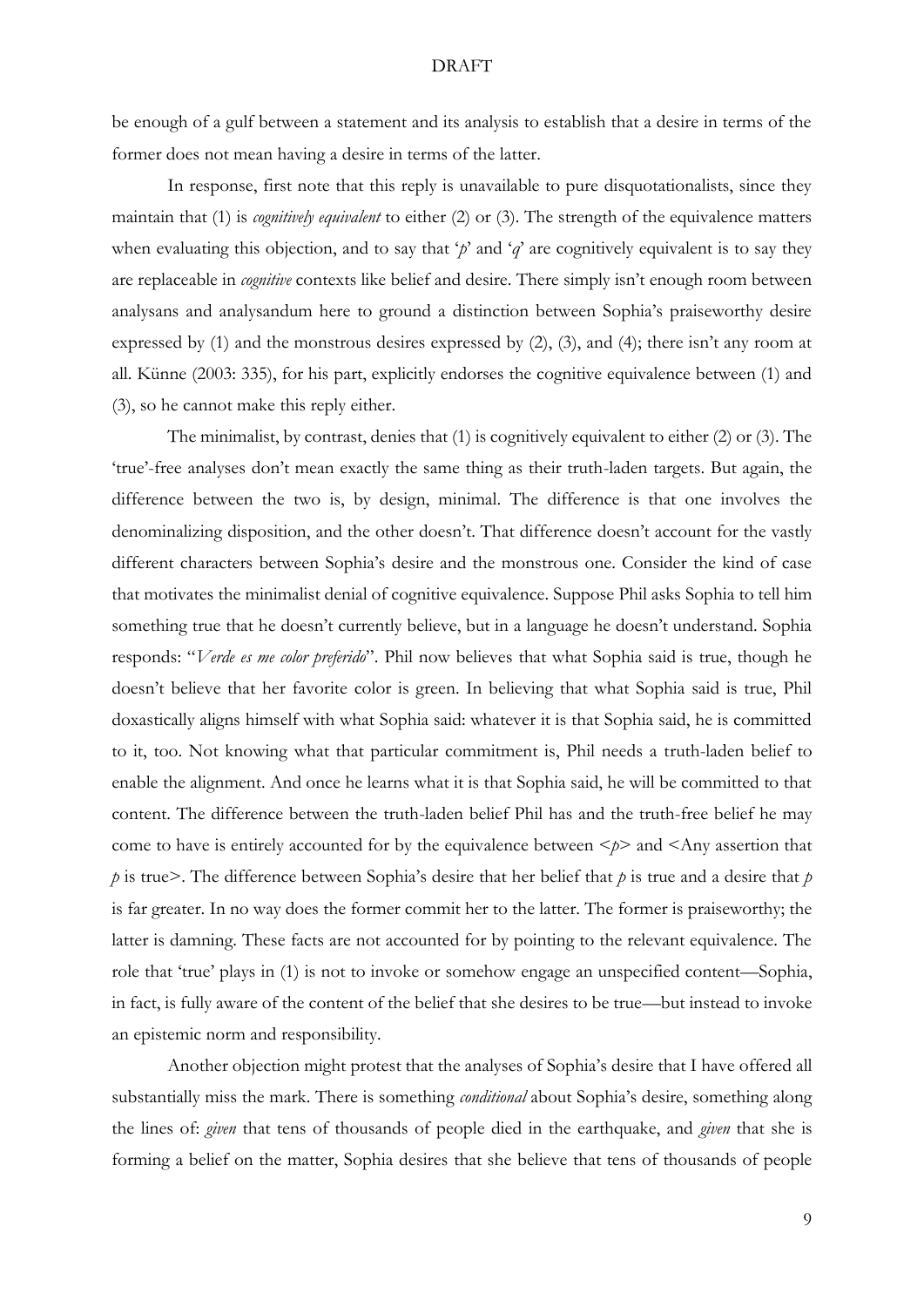died in the earthquake. There are three basic forms that a conditional account of Sophia's alethic desire might take:

- (5) If tens of thousands of people died because of the 2008 Sichuan earthquake, then Sophia believes that tens of thousands of people died because of the 2008 Sichuan earthquake.
- (6) If Sophia believes that tens of thousands of people died because of the 2008 Sichuan earthquake, then tens of thousands of people died because of the 2008 Sichuan earthquake.
- (7) Tens of thousands of people died because of the 2008 Sichuan earthquake if and only if Sophia believes that tens of thousands of people died because of the 2008 Sichuan earthquake.

Christian Piller (2009), for example, offers a conditional account of what it is to desire the truth along the lines of  $(5)$ <sup>10</sup>. These conditional desires are not monstrous, and some of them might capture something important about epistemic responsibility. They are therefore better candidates for capturing Sophia's desire than the above analyses.

Sophia may well have desires with contents (5), (6), or (7). Such desires may well have an important role to play in virtue epistemology. But none of them is a candidate analysis of (1). (1) entails each of (5), (6), and (7), but not vice versa. Desires with contents given by (5), (6), and (7) could be satisfied if Sophia's belief turned out to be false. But Sophia's desire is exactly such that it would go unsatisfied if her belief were false. Furthermore, whatever account is given for the content of Sophia's desire must apply to any other mental state that shares that content. Sophia desires that her belief is true. Phil believes that her belief is true. Sophia's desire and Phil's belief share the same content: that Sophia's belief that tens of thousands died is true. But the content of Phil's belief is not a conditional. His belief isn't that if tens of thousands died, then Sophia believes that. Such a belief would be true even if only seven people had died. The analysis of the content can't be different when viewed from the perspective of belief versus the perspective of desire. A conditional analysis would be considered a non-starter when considering Phil's belief, and so too should it be treated in the context of Sophia's desire.

No one—deflationist or not—should argue that (5), (6), or (7) provides an adequate analysis of (1). What is open to the deflationist is to argue that one of (5), (6), and (7) is an analysis

<sup>10</sup> Which is not to say that he offers (5) as an analysis of (1). See also Field (1994: 265) on (6) and David (2001: 153) on (7).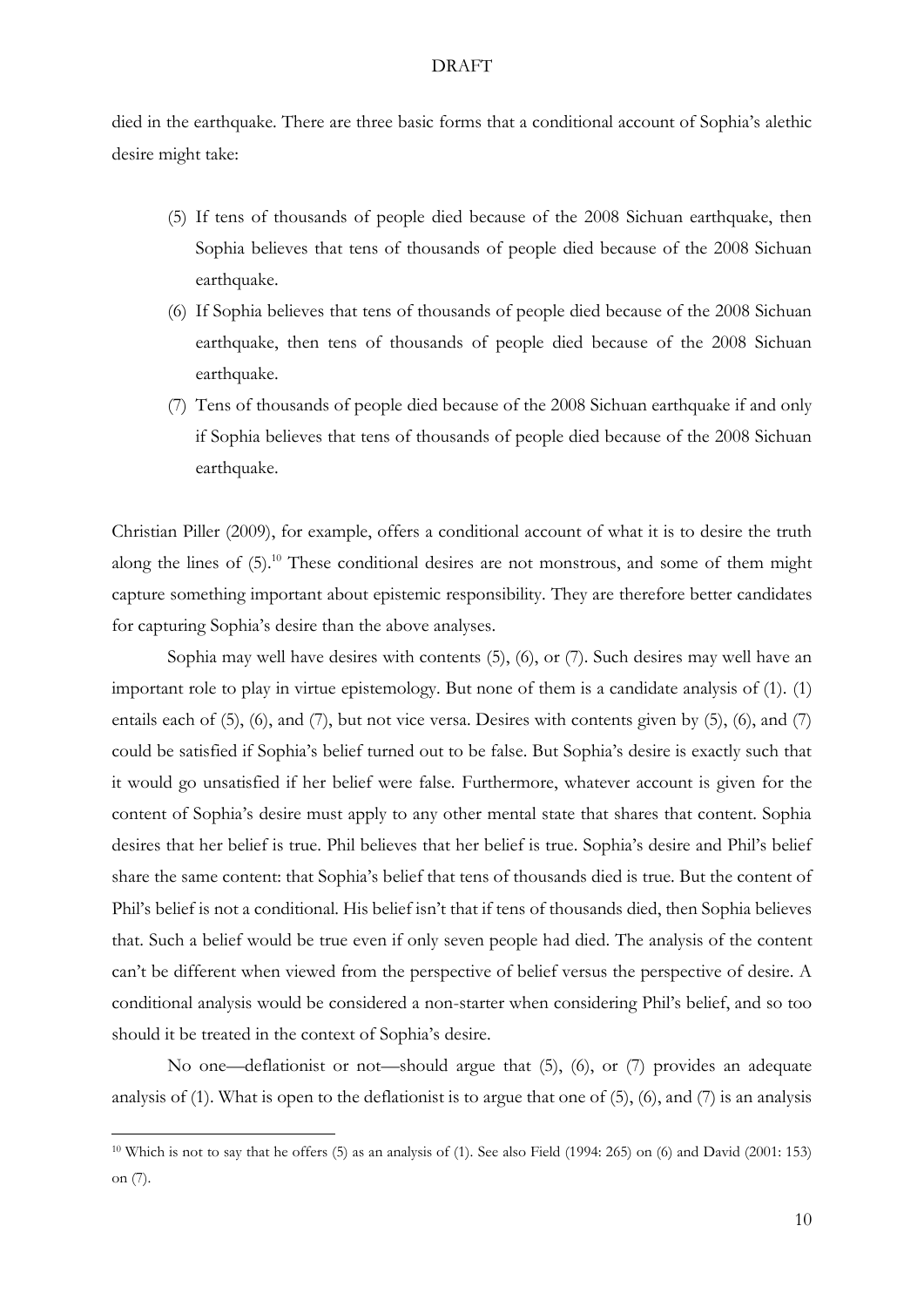of *Sophia's alethic desire*, and therefore (1) never was. I have been misdescribing Sophia all along in saying that she desires her beliefs to be true. She doesn't desire that her beliefs are true; that would be monstrous. My thought experiment has, from the beginning, been impossible: Sophia desires that her beliefs are true, but does not desire the contents of those beliefs. There can be no such person, if deflationism is correct. If there is a virtuous reconstruction of Sophia, then she must desire one of (5), (6), and (7), but *not* (1). She does not desire that her beliefs are true, precisely because contents like (1) cannot be analyzed in terms of (5), (6), or (7). (Anyone who takes talk of "desiring one's beliefs to be true" as an indirect or shorthand way for capturing conditional desires along the lines of (5), (6), and (7) must be rejecting deflationism, since there's no way to get from (1) and its use of 'true' to  $(5)$ ,  $(6)$ , or  $(7)$  via the truth schema.)

Deflationists, therefore, are obliged to hold that my Sophia—who, *ex hypothesi*, is not a monster but still desires that her beliefs be true—is an impossible creation.<sup>11</sup> There cannot be someone who desires that the fruits of her intellectual endeavors are true without at the same time desiring the contents of her discoveries. It's simply incorrect to describe any actual person as desiring, in general, that their beliefs are true (at least without attending to the specific contents of any such belief). One can still be a virtuous epistemic agent; but desiring your beliefs to be true has nothing to do with that.

My response to this position is that, ultimately, it is *ad hoc*. The pressure to deem my description of Sophia incoherent is derived entirely from the strictures of the deflationary account itself. The deflationist has to divorce epistemic virtue from the desire for one's beliefs to be true. This strikes me as unduly revisionary. Describing Sophia as someone who desires that the beliefs she has formed as a result of her research are true is a straightforward and sensible way of describing her, and does not automatically entail that she is a monster. As a result, the role that 'true' plays in describing her goes beyond the bounds of the deflationary accounts. Anyone who thinks that talking about "desire for one's beliefs to be true" is a way of capturing something of epistemic value (perhaps by way of pointing us toward (5), (6), or (7)) is committed to thinking that 'true' must be capable of expressing something that goes beyond the truth schema.

Hence, even if the conditional accounts capture something important about epistemic virtue, they don't capture (1), which is itself the possible content of an alethic desire. Deflationists must deny that a desire with content (1) can be anything but monstrous, which I have argued is a revisionary consequence of deflationism, not an independently attractive conclusion. Deflationists, presumably, will accept that (1) is indeed a monstrous content, and hold that we were wrong to

<sup>11</sup> I gather that this is the line that Horwich (2013) would take.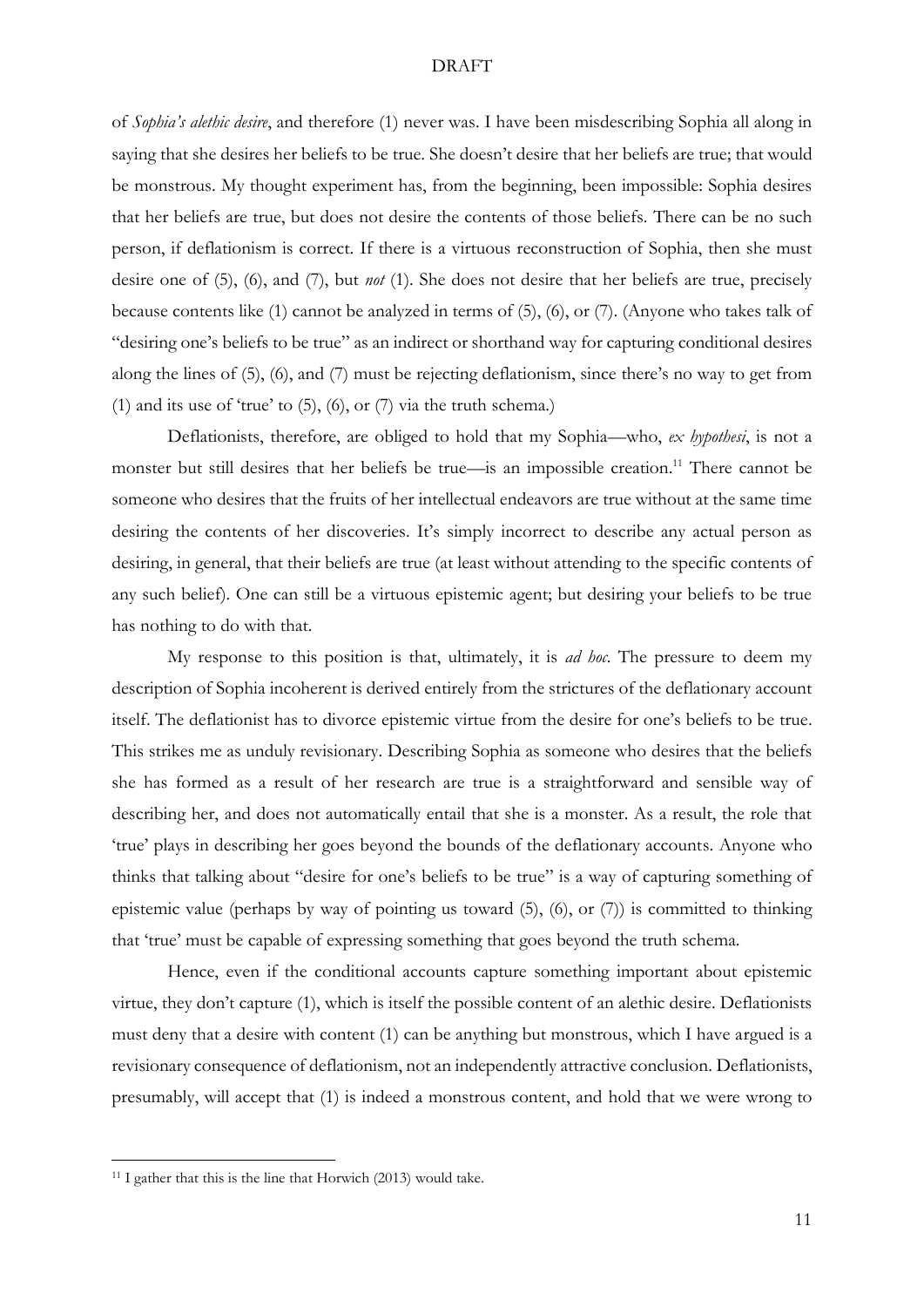think otherwise. That is to say, it is a mistake to think there is any epistemic virtue to be found in desiring one's beliefs to be true. They may in turn fall back to (5), (6), or (7) as accounts of the alethic desire that I (falsely) tried to capture with (1). The question of the independent acceptability of (5), (6), and (7) as accounts of alethic desire, or what it is to be a "lover of truth", is a large one beyond the scope of this paper. But since deflationists must turn to one of the conditional accounts to capture alethic desire (since (1) is not available to them), it will be worth highlighting some difficulties with the accounts themselves.

Consider the basic structure to Sophia's desire. She has formed a belief, communicated it to others, and now desires that she has followed through with this process correctly. In a moment of doubt, she consults her notes to verify it. If she confirms her belief, she feels relief: her desire has been satisfied. If she discovers that she was wrong, that her belief was false, then she feels disappointed: she has failed, and her desire has gone unsatisfied. The conditional beliefs do not share this structure. (5) is such that Sophia's turning out to be wrong would *satisfy* the desire. If Sophia's belief is false, then (5) is true, rendering desires for it satisfied. But getting your beliefs wrong is the opposite of satisfying your alethic desires, not the perfect manifestation of it. One structural problem for (6) is that it could be satisfied by abandoning the belief in question. This, too, is incongruent with Sophia's desire. In her moment of doubt, she can't satisfy her desire by simply abandoning her belief. Doing so would satisfy her goal of *not being wrong*, but there is more to Sophia's desire than not being wrong. (7), too, allows for odd ways of satisfaction. A desire for (7) could be satisfied even if Sophia had never had the belief in question. But Sophia's desire is directly focused *on that belief*. It would be immensely odd if Sophia's desire that concerns a particular belief of hers could be satisfied by such a belief never existing in the first place. These considerations are not conclusive, of course.<sup>12</sup> But an advantage for non-deflationists is that they can admit that (1) captures an important kind of alethic desire in case (5), (6), and (7) do not.

Finally, let me make clear that a concessionary response from the deflationist is not appropriate here. A deflationist might concede my point about the semantic function of 'true', but go on to note that this still in no way shows that the property of truth is metaphysically substantive. So an overall mostly deflationary perspective on truth is still warranted. Of course it is true that my objection against one plank of deflationism doesn't automatically implicate the others. My objection has implications for the linguistic and conceptual dimensions of truth; it concerns the linguistic function of 'true' and the content that the concept of truth contributes to thoughts that are expressed with it. It doesn't obviously implicate the metaphysical dimensions of the property

<sup>12</sup> See also Piller's (2009) arguments that desires like (6) and (7) are not epistemically virtuous at all, but rather constitutive of an epistemically vicious dogmatism.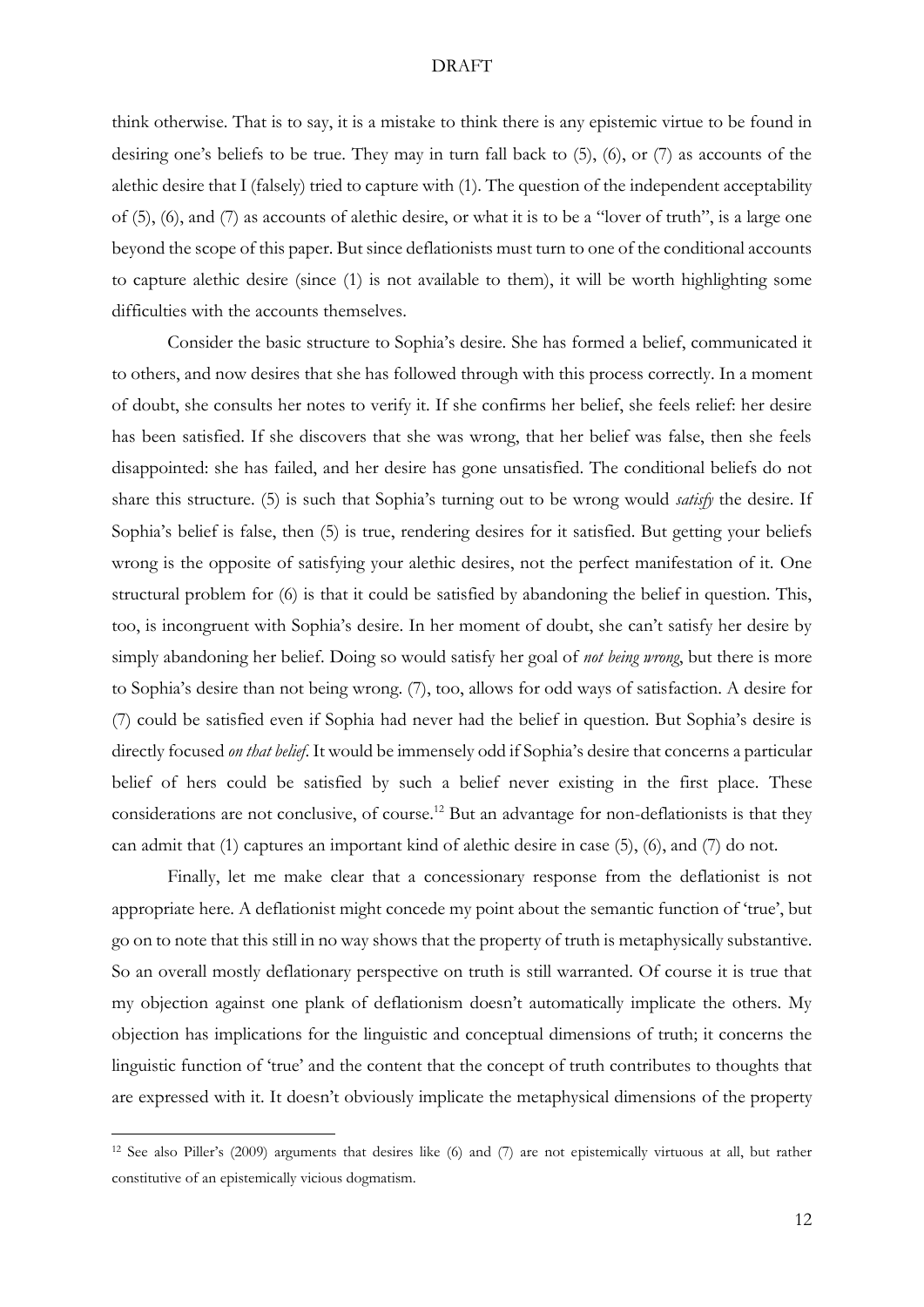of truth. Deflationary theories of truth are typically committed to fully deflationary accounts of all dimensions of truth—linguistic, conceptual, and metaphysical. My argument is that even if deflationists are correct about the property of truth, they have underestimated the roles played by our alethic vocabulary and concepts.<sup>13</sup>

### **6. Alethic desires and substantivism**

My argument is that alethic desires reveal that deflationary analyses of truth are inadequate. Do non-deflationary theories face a similar problem? They do not, because they are not committed to deflationism's austere perspective on the minimal (or even empty) content that 'true' adds to our thoughts and utterances. The fundamental deflationist premise is that there is nothing more to truth than what is given by the equivalence schemas. This is the source of the pressure they face to offer truth-free alternatives to alethically-laden contents solely by relying on those equivalences. Substantivists do not undertake that commitment, and so are free to accept the conclusion that Sophia's case reveals: there is more to  $\leq S$ 's belief that *p* is true> than simply  $\leq p$ > or  $\leq S$  believes that  $p$  and  $p$ >.

Like deflationists, substantivists endorse the equivalences captured by the various truth schemas. They grant the mutual inferability between  $\langle p \rangle$ ,  $\langle \langle p \rangle$  is true),  $\langle \langle \rangle$  and belief that p is true>, and others. What they do not grant is that the role that truth plays in alethically-laden claims is semantically dispensable. For a correspondence theorist (e.g., Rasmussen 2014), ascribing truth to a proposition or sentence is ascribing to it a robust property, for which they provide a further account. Thus, truth for substantivists is not exhausted by the various truth equivalences. They are therefore free to deny that a desire for  $(1)$  is to be exhaustively analyzed by  $(2)$ ,  $(3)$ , or  $(4)$ , though they agree that these are all at least materially equivalent. Those equivalences show that Sophia's desires are inconsistent: she can't get what she wants (concerning her epistemic values) without getting what she doesn't want (concerning her moral values). But the crucial difference between substantivists and deflationists is that the former, and the former alone, can maintain that Sophia herself is possible. She has a desire that her belief that *p* is true, but no desire that *p*. On the deflationists' picture, truth has nothing to contribute to the contents of our mental states. As a result, they cannot acknowledge the existence of someone like Sophia, since their account of her alethic desire forces her to have a monstrous desire that she does not possess. Substantivists disagree amongst themselves as to what sort of semantic content truth contributes to our mental states. (My comments, for example, suggest that 'true' is also sometimes used to invoke some kind

<sup>13</sup> Bar-On and Simmons 2007 is a particularly adroit exploration of the three different dimensions of deflationism.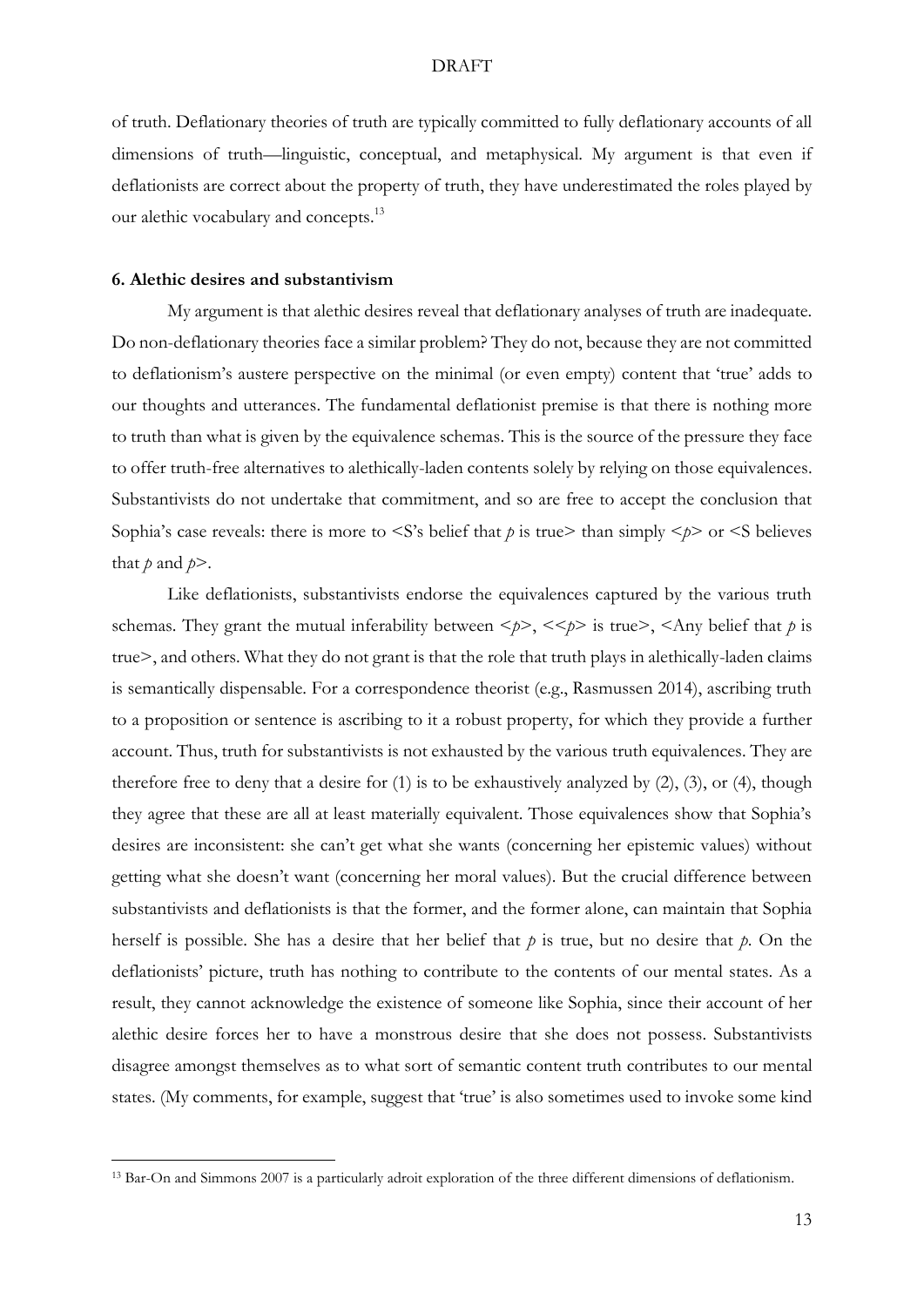of epistemic norm or value.) But that there is content there that goes beyond the equivalence schemas is sufficient for them to avoid the challenge to deflationists that is revealed by alethic desires.

### **7. Conclusion**

Ultimately, Sophia's desire for her belief to be true is just that: a desire *that her belief is true*. This content resists any familiar deflationist reduction, and cannot be replaced by a very different conditional. But the ramifications extend well beyond alethic desires. If Sophia's desire that her belief is true resists deflationist analysis, so too does her belief that her belief is true. That fact, again, is initially not at all obvious. When we think about 'S's belief that *p* is true' in the context of it being the content of a belief, the deflationist analyses appear to be perfectly sufficient. It's only when we consider desire states with the same content that the problem becomes visible. Introducing desires into the discussion doesn't create the problem; it reveals a problem that was already there. Alethic desires, then, aren't peculiarly problematic for deflationists; rather, their existence sheds light on the fact that even supposedly easy cases spell trouble for deflationists. Hence, it appears that there is more to 'true' than the deflationist may allow.

### **Acknowledgments**

Thanks go to Dorit Bar-On, Seth Bordner, Max Deutsch, Nate Sharadin, Keith Simmons, Chase Wrenn, and Yuexuan Wu for helpful discussion of the ideas in the paper. The referees for the journal also provided very useful feedback. The research presented here was partially supported by a grant from the Research Grants Council of the Hong Kong Special Administrative Region, China (project number HKU 17618420), and funding from the University of Hong Kong's Outstanding Young Researcher Award.

# **References**

- Bar-On, Dorit, and Keith Simmons. 2007. The use of force against deflationism: assertion and truth. In *Truth and Speech Acts: Studies in the Philosophy of Language*, eds. Dirk Greimann and Geo Siegwart, 61-89. London: Routledge. [https://doi.org/10.4324/9780203940310.](https://doi.org/10.4324/9780203940310)
- David, Marian. 1994. *Correspondence and Disquotation: An Essay on the Nature of Truth*. Oxford: Oxford University Press.
- —. 2001. Truth as the epistemic goal. In *Knowledge, Truth, and Duty: Essays on Epistemic Justification, Responsibility, and Virtue*, ed. Matthias Steup, 151-169. Oxford: Oxford University Press. [https://doi.org/10.1093/0195128923.003.0010.](https://doi.org/10.1093/0195128923.003.0010)